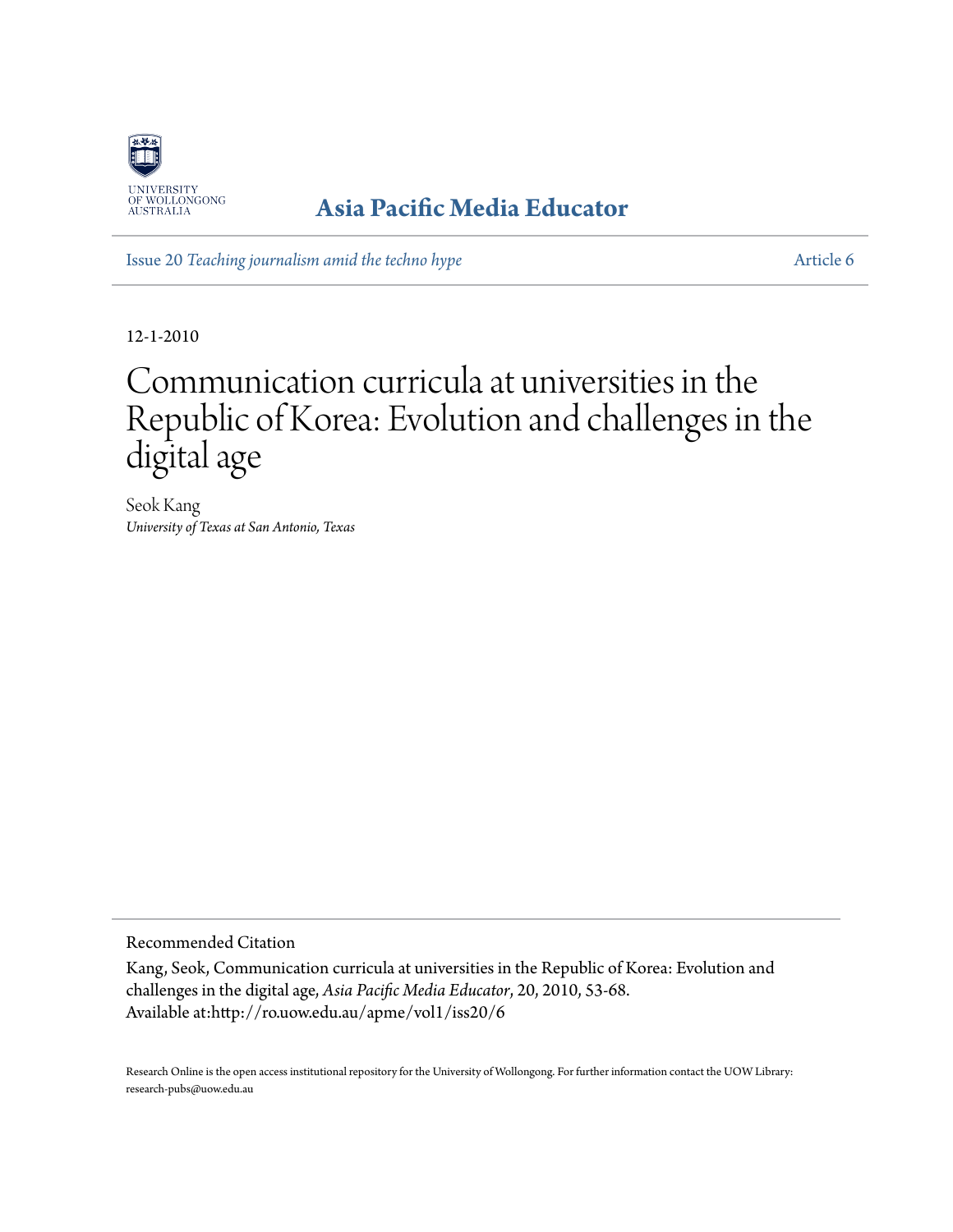# Communication curricula at universities in the Republic of Korea: Evolution and challenges in the digital age



**Seok Kang** University of Texas at San Antonio, Texas seok.kang@utsa.edu

 This paper examines the current status, strengths and weaknesses of media communication curricula at 95 South Korean universities. It aims to find out whether the communication departments at South Korean universities reflect the global trend towards an integrated curriculum in the communication discipline as the literature suggests. This means a curriculum that integrates the theory, practice, and inter-disciplinary philosophies of Communication Studies, Journalism, Mass Communication, Advertising, Public Relations and Digital Media. The analysis shows that overall the current curricula in South Korean universities, which lean towards liberal-professional education, are relatively lacking in inter-disciplinarity. Most lacking is in the theory and practice of Communication Studies, particularly in Speech Communication and Public/Business Speaking. This study concludes with a proposed model for an integrated liberal, practical, and inter-disciplinary communication curriculum.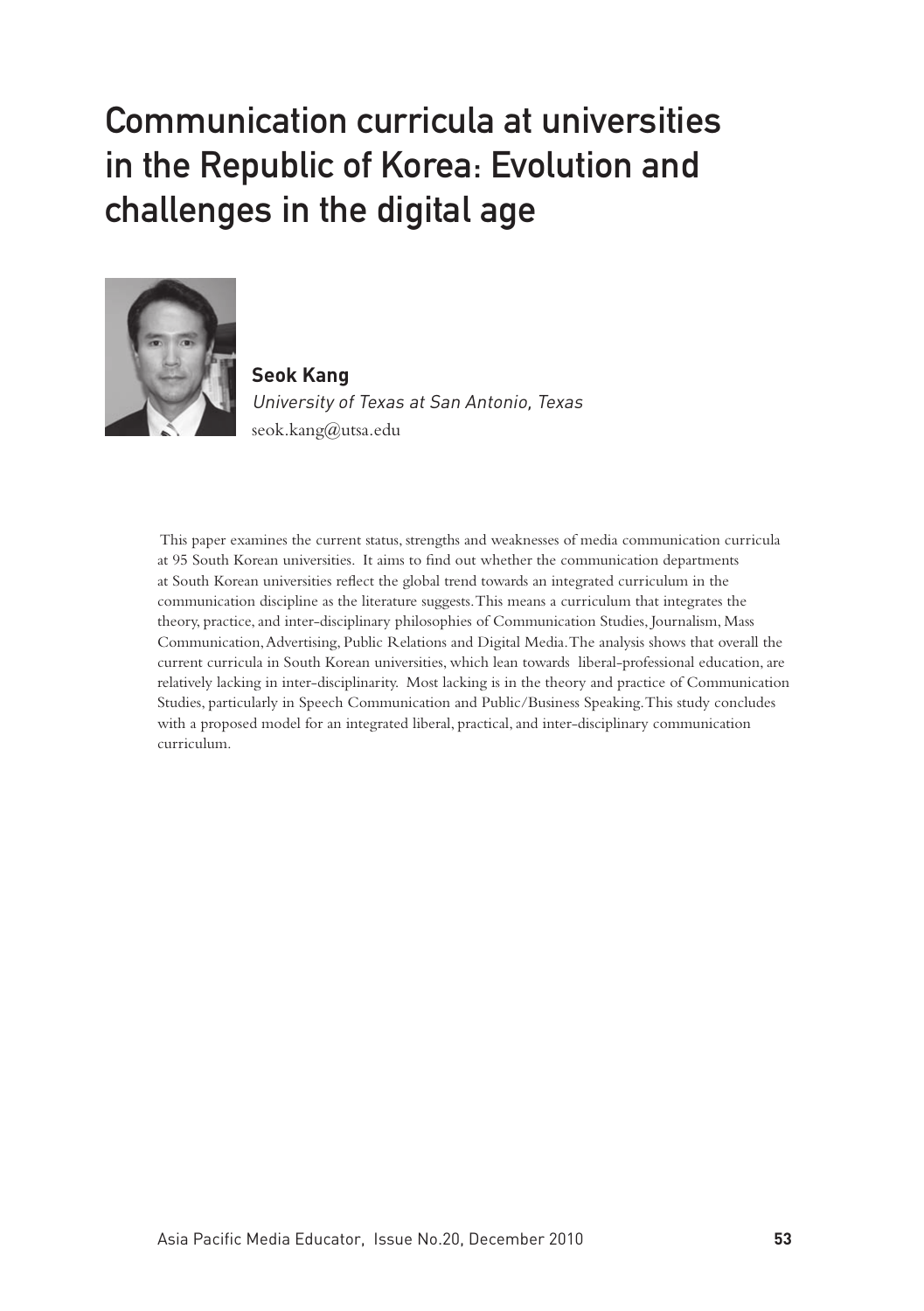Innovations in digital technologies and global communication have compelled higher education institutions to be more responsive in their curriculum planning to meet the professional demands of the workplace, academia, and changing needs of students. Research on communication curricula in the global context have emphasised the need for expansion of subject offerings in the communication curricula and integration of courses (Bertelsen & Goodboy, 2009; Kang & Kang, 2010) to graduate students with skill competencies and functional knowledge. The digital age has also influenced the map of integrated communication curricula in all areas encompassing Communication Studies (e.g., Speech, Interpersonal, and Group Communication), Journalism, Mass Communication, Advertising (AD), Public Relations (PR), and Digital Media.

For instance, communication departments in US universities have combined practical communication technology courses with Public Speaking, Rhetorical Theory, Interpersonal Communication, and Small Group Communication (Morreale & Pearson, 2008). European universities' traditional theoretical focus on media and cultural studies have also integrated multimedia and marketing studies (Orton, 2001) in their respective communication curriculum. Asian higher education institutions from China (Wu, 2000) to Japan (Kang & Kang, 2010) to Singapore (Haas, 2001) show similar trends in integrating multimedia communication in their traditional communication discipline (journalism, cultural studies, and history). An interdisciplinary approach to the communication discipline is critical to graduate wellrounded communication professionals for the multimedia workplace (Brumberger, 2005; Morreale & Pearson, 2008) and future scholars.

Using the theory, practice, liberal-professional (Niven, 1961) and inter-disciplinary typologies (Fleury, 2005), this study examines how the communication curricula at universities in the Republic of Korea are structured, and diagnoses its strengths and weaknesses. Based on the analysis, this study suggests a core course model that a communication department can consider in designing or revamping its programs, if needed.

## Communication curriculum typology

Changes in the communication curricula are evident from theory development and skill performances (Redmond & Waggoner, 1992) to the 'lead-out' principle, in which educators train communication students in an inter-disciplinary context by leading-out to other areas (Kantner, 1951). The theory-skill philosophy embraces Speech Communication, Mass Communication, AD, PR, and Digital Media. The inter-disciplinary principle originates from Speech Communication, which emphasises student experiences in different disciplines to develop diversity, multiplicity, and participation as a citizen. The inter-disciplinary principle applies to Mass Communication, AD, PR, and Digital Media Studies for an extensive learning experience as well. In this view, the integrated communication curricula are structured under the philosophy of theory, practice, and inter-disciplinary education.

Niven (1961) specifically classifies the 'liberal,' 'practical,' and 'liberal-professional' as three curricular philosophies in the communication discipline. Liberal or Liberal Arts curricula emphasise on the theoretical, historical, philosophical, and ethical aspects of communication studies. Practical curricula focus on skill-learning programs involving writing, speaking and media production. Liberal-professional curricula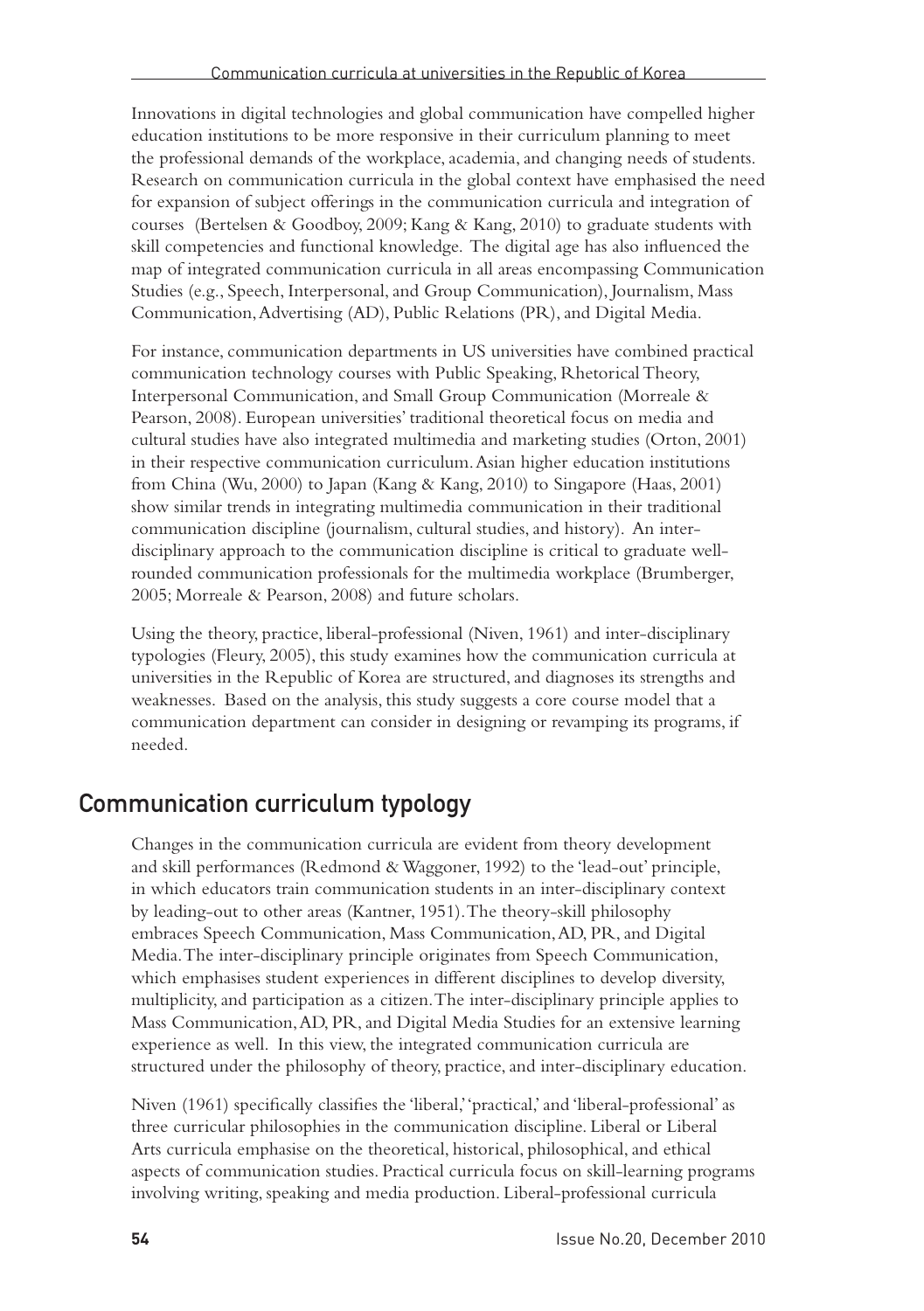offer a combination of subjects in the liberal and practical components. Fleury (2005) argues that a comprehensive exposure to varying areas of study would enhance the adaptability of graduates to the global communication era.

Applying the integrated communication curricula in the global context, liberal, practical, and liberal-professional education represents the American, European, and Asian communication disciplines. Recent argument of inter-disciplinary communication curriculum could be added to the liberal-professional typology in view of expanded communication education.

#### Liberal arts education

McCall (1987) espoused the liberal arts education in communication by noting that liberal arts curricula offered students critical thinking skills with insights providing "why" solutions rather than "how to." Stuhlfaut and Farrell (2009) noted the importance of 'liberal' education in communication, such as legal, societal, and ethical issues for advertising majors. They mentioned that technical skills in advertising production should be supported by students' knowledge gained from a 'liberal' communication education. In addition, it was viewed that ethical and philosophical aspects of communication would develop students' view of the world as communication specialists such as in rhetoric (Smitter & Buzza, 1987) and public relations practitioners (Kent & Taylor, 2005). For a comprehensive understanding of communication, studying the history of communication was also emphasised (Rogers & Chaffee, 1983).

#### Practical education

Kolb and Kolb's (2001) theory of experiential learning draws on the premise that learning effectiveness can be maximized when the learner interacts with the real world. In turn, students are encouraged to experience, observe, connect concepts to the case and re-evaluate their learning. Brandon (2002) contended that the practical education emphasis would help communication major students acquire competency. Scholars have advocated practical and specialised education, such as speaking, public relations planning, writing, and reporting as an integral part of the arts and industry (Dannels, 2001; Renz, 1991). Phang and Schaefer (2009) found that practical education was more effective than theory-oriented education to increase awareness in media literacy. The Web 3.0 era has also oriented communication education towards practice to prepare students for using Web's production tools (Berkeley, 2009).

Educators suggest that a client project be taken on as a model to facilitate communication between academia and business. The client project offers a servicelearning experience because students work as non-paying employees at a business company (Cooke, & Williams, 2004).

#### Liberal-professional curricula

Blanchard and Chris (1988) called for the hiring of faculty who could teach in both liberal and professional education sectors. Regardless of school size, scholars have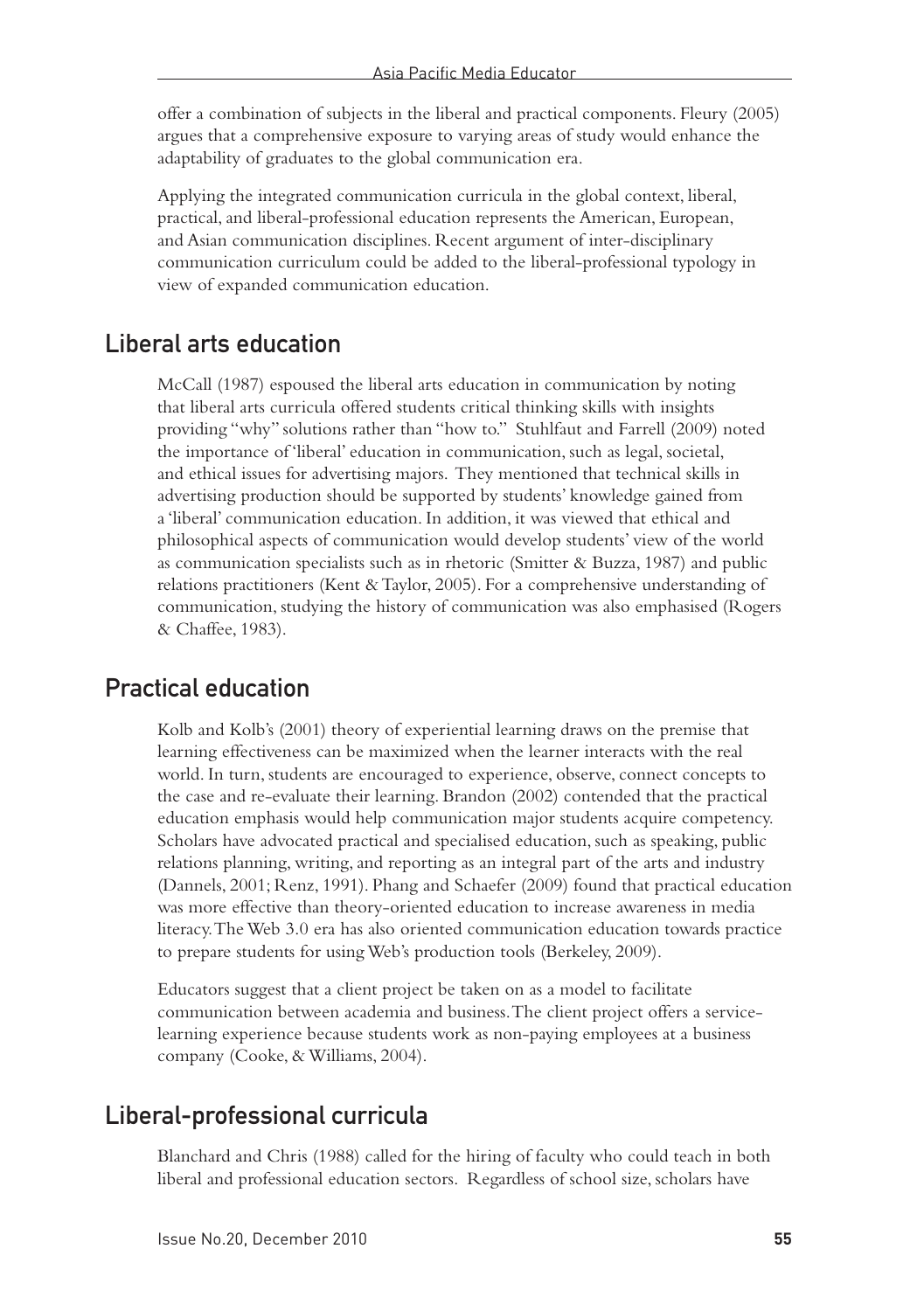noted that the combination of liberal and professional curricula can mediate the relationship between courses offered to facilitate the success of the communication department (Latterell, 2003).

The combination of liberal arts and professional education is detailed in the theory of expertise (Carpenter, 2009; Hatano, 1982), which explicates that adaptability and skills without the conceptual knowledge is an incomplete acquisition in the field of study. This concept of adaptive expertise suggests that the learner's clear conceptual understanding of the target domain will complete the professional's practical achievements derived from balancing both theoretical and practical education.

### Inter-disciplinary communication

Recently, Fleury (2005) noted that speech communication curricula should reformulate its programs as Communication Across Curriculum (CXC) because they need to expand and become inter-disciplinary to accommodate knowledge and experience from outside the communication discipline. Likewise, Neiman (1997) asserted that the Communication In Discipline (CID) approach designed to produce skill-based communication specialists would give a narrow definition of communication study, thereby minimising the integrative nature of communication. The CXC approach, as an expansion of CID, would stress participatory communication through an understanding of liberal education, communication theories and practices that stimulate active citizenship. This "inter-disciplinary communication" philosophy could be an addition to the liberal, practical and liberalprofessional typology. CXC emphasises students' learning of core education courses such as world history, social systems, politics, geography, and foreign languages. All communication curricula from Communication Studies to Digital Media are applicable to the inter-disciplinary philosophy in the view that students apply extensive knowledge from other fields to their own needs (e.g., World History for game development).

The liberal, practical, liberal-professional, and inter-disciplinary communication could be integrated. The courses representing each philosophy are often simultaneously offered in a communication department at today's universities. The question is whether the communication curricula are integrated or skewed in one or the other direction. Today's communication industry demands communication majors to be multi-skilled (Carpenter, 2009; Rhodes, & Roessner, 2009). A more employable communication specialist from a PR practitioner to a college instructor today is one who possesses critical thinking skills, knowledge, writing, eloquence, presentation, analytical capability, and adept in multimedia productions.

## History of communication discipline at South Korean universities

The Republic of Korea has more than six decades of history in teaching communication at universities. Although several newspaper journalism courses were offered at Seoul National University in 1949, and at Yonhee University in 1953, the first official communication department began at Hongik University in 1954, one year after the truce in the Korean War. As South Korean society realised the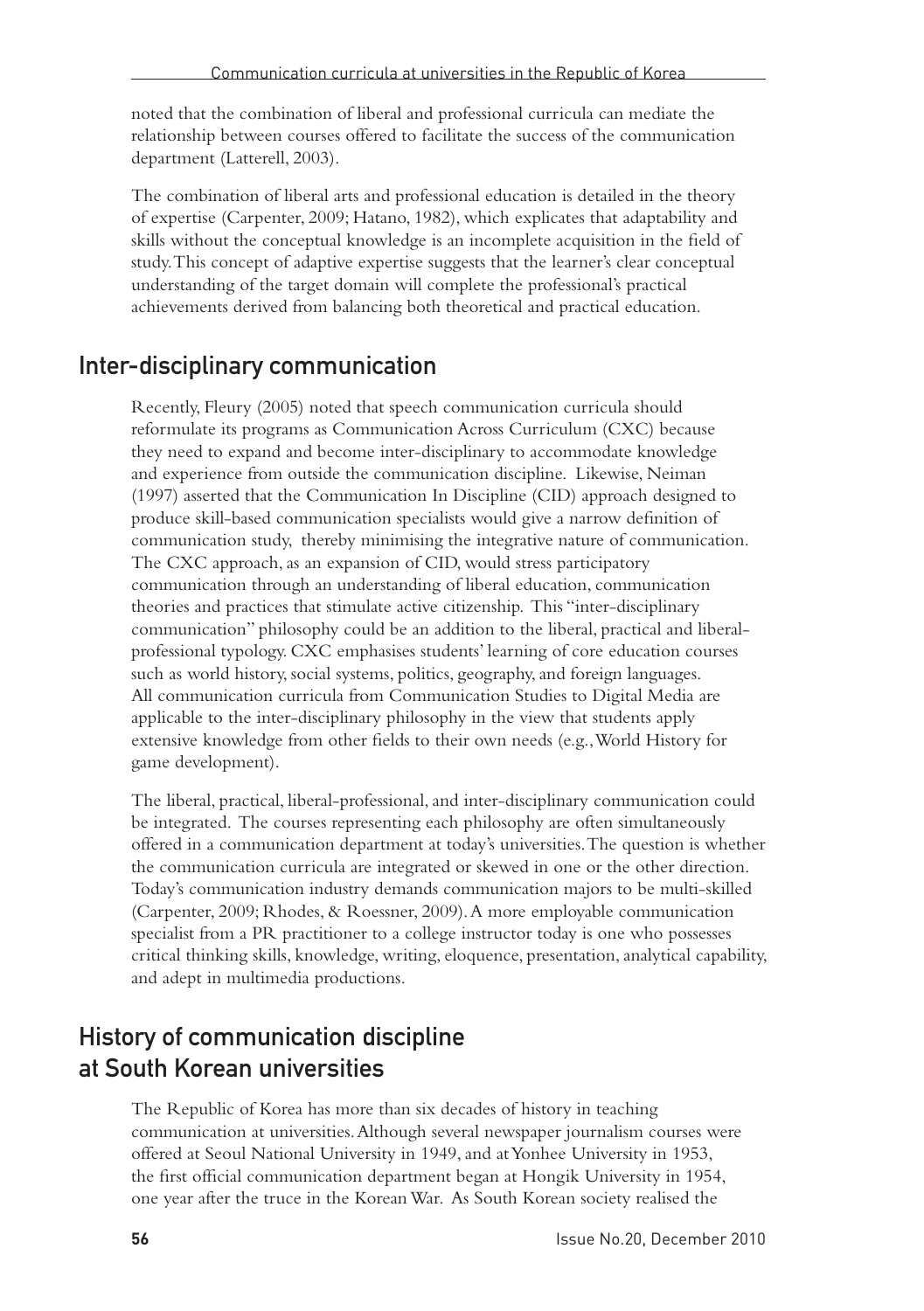importance of journalism education, journalism departments were established in Ewha Women's University in 1960, Hanyang University in 1963, Korea University in 1965, Sungkyunkwan University in 1967 and Sogang University in 1968. Yonsei University established the country's first department of journalism and mass communication in 1973 in an expanded module including print and radio/TV broadcasting. The first doctoral program in communication was offered at Seoul National University in 1975.

Most of the universities used "the department of journalism" as the official title of the unit in the 1960s. They were renamed "department of journalism and broadcasting or mass communication" in the 1970s and 1980s when television became the dominant medium (Cha, 1987) in the country.

A communication curricula study reported that there were 55 communication departments in 1999 (Kang, Wolf, & Kang, 2002). Preliminary research shows that 95 South Korean universities currently offer communication studies under various titles, a 72% increase (Korean Council for University Education, 2010). The curricula at Seoul National University are liberal education oriented (Niven, 1961). In Sogang University and Kyunghee University, the curricula are a hybrid of 'liberal-professional' (Fleury, 2005; Heuvel & Dennis, 1993).

As the multimedia environment in the Republic of Korea today seeks communication majors with knowledge, specialties, and skills in the digital era, South Korean universities are likely to respond by offering liberal-professional type of communication curricula. To ascertain the extent to which South Korean universities have moved toward meeting the needs of the changing communication environment the current study focused the following research questions:

RQ1: What communication curricula do the 'communication departments' of South Korean universities currently offer?

RQ2: How do the communication curricula in South Korean universities fit into the 'liberal,' 'practical,' 'liberal-professional,' or 'inter-disciplinary' typology?

#### Method: Sample and data collection

Data were obtained from the *Korean Council for University Education* list of 201 universities downloaded from the council website on February 10, 2010. There were 158 private and 43 public universities at the time of analysis. Information about the communication departments and curricula were then viewed and analysed from the respective university web sites.

First, we examined whether the universities had a communication department, defined as an academic department that covers communication studies in Public Speaking, Interpersonal, Group, Organizational, Cultural, Intercultural, International Communication, Journalism, AD, PR, Print Media, Electronic Media, and Digital Media in theory and practice.

A total of 95 universities had departments in Communication, Journalism, Media, AD, PR, and Digital Media. The universities were sorted in different regions. The capital, Seoul, has the largest number of universities with a communication department ( $n =$ 27), followed by Kyungsang-Do (n = 14), Chungcheong-Do (n = 11), Busan City (n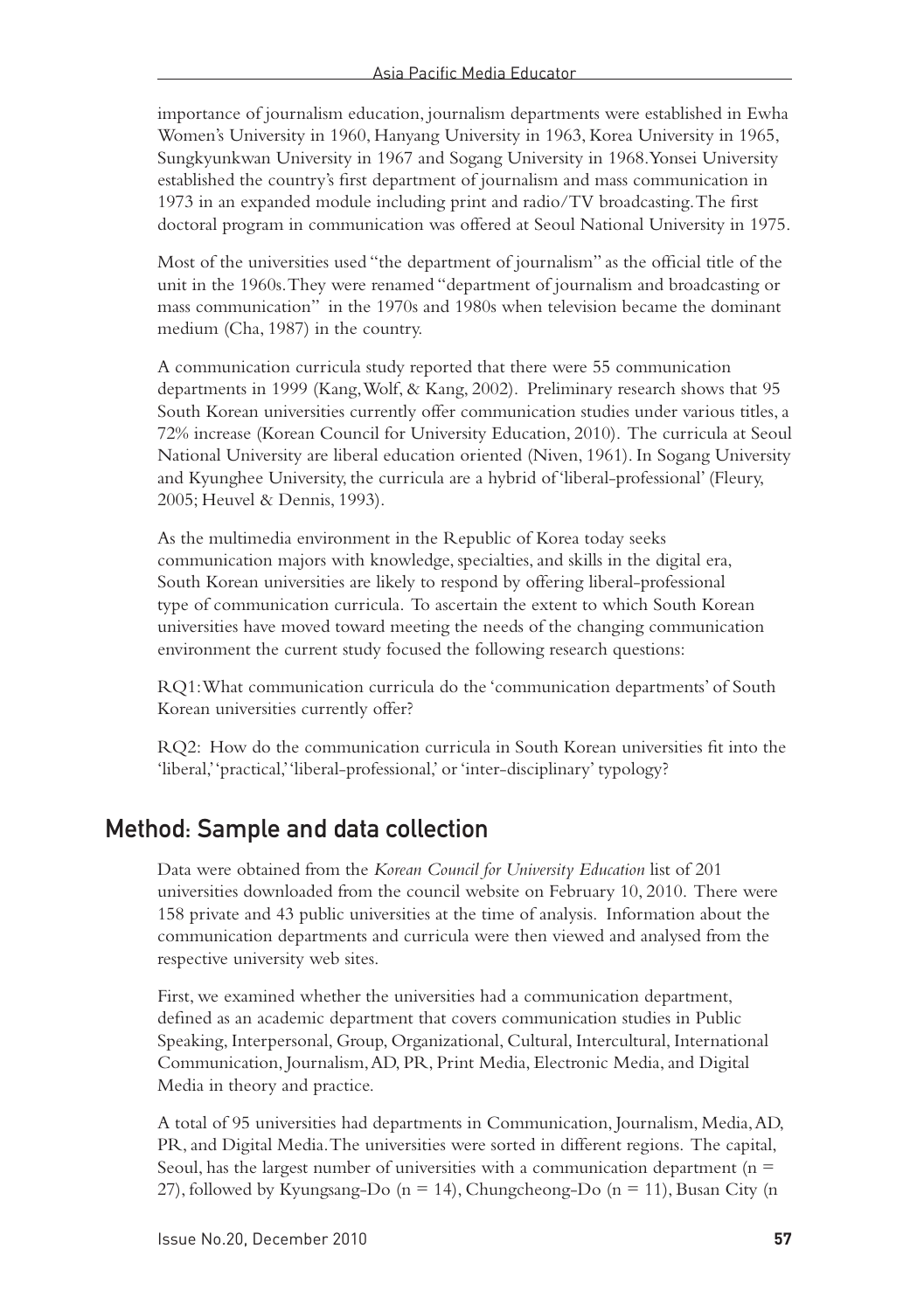$= 10$ ), Kyunggi-Do (n = 9), Jeolla-Do (n = 7), Daejeon city (n = 5), Kangwon-Do (n  $= 4$ ), Kwangju City (n = 4), Incheon City (n = 2), Daegu City (n = 1), and Jeju-Do  $(n = 1)$ .

#### Unit of analysis

Following the classifications of communication curricula - liberal, practical, liberalprofessional, and inter-disciplinary - this study collected and analysed the online course catalogues of universities with a communication department. Liberal studies indicate the communication programs emphasise on theory, history, law, principles, and ethics. Practical orientation encompasses programs that focus on production, writing, reporting, design, and speaking compared to liberal arts subjects. A department with liberal-professional emphasis indicates a combination of both offered within the program. Inter-disciplinary communication curricula are those offering non-communication studies such as World History, Music, Algebra, Geometry, or Astronomy as well as Communication Studies.

This study judged the orientation of liberal, practical, liberal-professional, and interdisciplinary on its respective emphasis in the departments. For example, if the coders judged a department to have offered more hands-on production and internship courses than theories, the department was categorised as "practical."

The analysis classifies 'core' as 'required' courses in both general education (GenEd) and communication majors. Students must complete the 'required courses' to graduate. Hence, the unit of analysis is the course title as noted in the online course catalogue. There were two coders – a trained South Korean graduate student and me. We computed the percentage of agreement in sorting out the courses offered in each department and curricular orientation (e.g., liberal, practical, inter-disciplinary). The average coefficient of reliability was 94.1%.

## Findings

The number of credit hours for a communication major to complete for graduation at South Korean universities ranges from 120 to 136 for four years with eight regular semesters. In their communication major studies, students should complete 15 hours of GenEd core courses, 20 hours of GenEd electives, 6 hours of core in the major, 54 hours of electives in communication major (95 hours). The student can choose over 30 hours of other electives besides 95 hours to complete graduation requirement.

The universities analysed used different departmental names based on its emphasis, for instance, "the department or division of journalism and broadcasting", "journalism and mass communication," "journalism and public relations," "public relations," "advertising and public relations," "AD/PR and journalism," "information and media," "media and creativity," "visual and mass communication," and "information and digital media."

Since similar courses were titled differently across departments, this study provided a list of core courses and classifications of courses depending on concentrations. Reporting the data in this format rather than the frequency of all the courses better represented the courses taught in the curricula at South Korean universities since the courses in frequency might induce overlaps.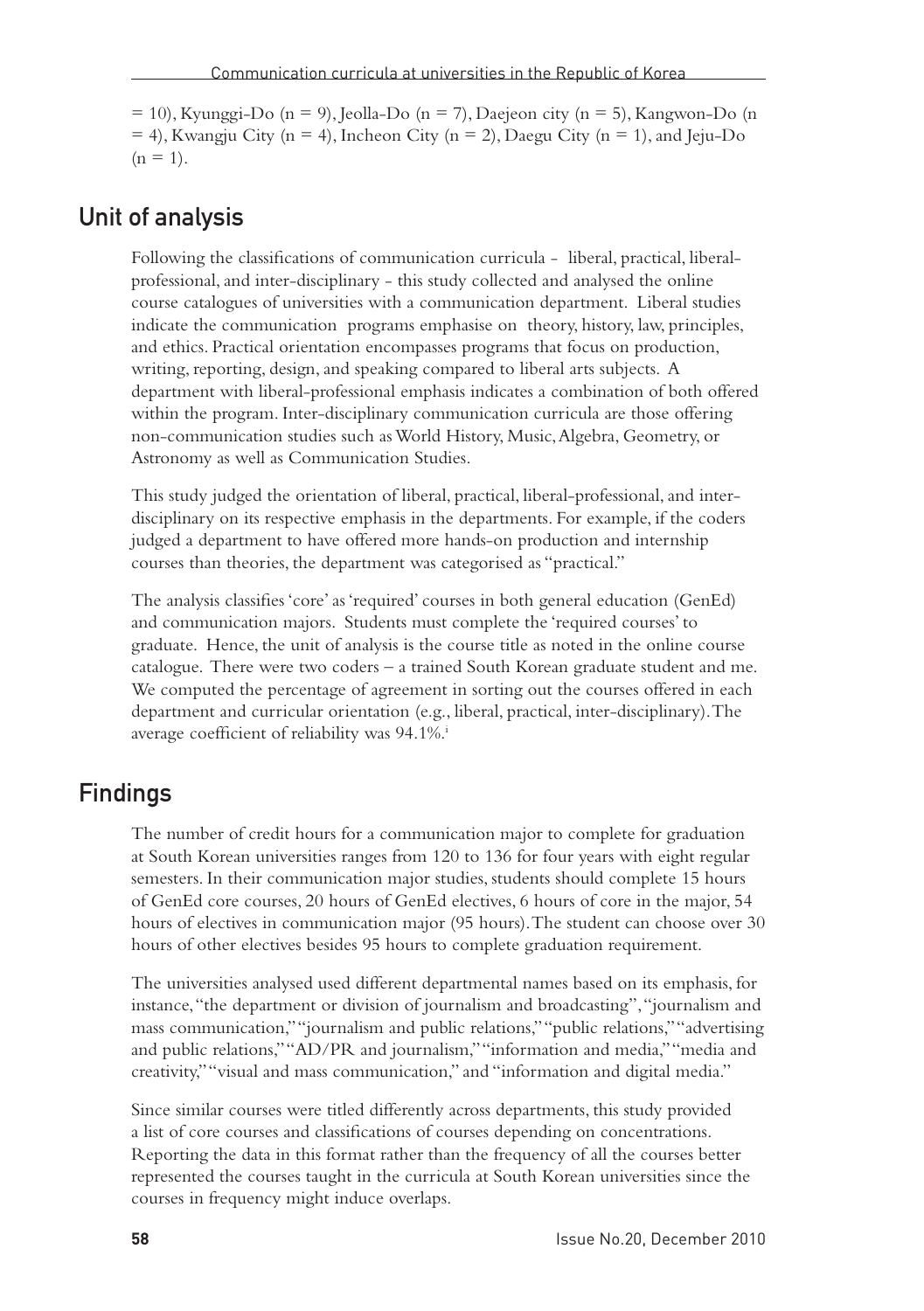The analysis of curricular orientation found that there were 17 (17.8%) liberal education-oriented communication departments; 24 (25.2%) practical departments, and 36 (37.8%) liberal-professional departments. There were no inter-disciplinary departments out of the 95 universities examined. As the range of department names and segmentations reflect, South Korean universities in 2010 offered both liberal and practical courses in their programs.

From the data collected, this study classified three departmental programs: "journalism and mass communication," "advertising and public relations" and "digital media." All three programs were run as separate departments or divisions. These departments, however, concomitantly offered core courses (see Table 1). Language Reading (Korean and English), Mass Communication Principles, and Communication Law were typical required courses. The core courses were limited to Communication Studies and Language. They did not include fundamental Communication Studies courses, such as Public and Professional Speaking. All of those were 'liberal' courses with a practical component: Writing.

| Course                           | Hours |
|----------------------------------|-------|
| Korean Reading and Writing       |       |
| English Reading and Writing      |       |
| Understanding of Modern Society  |       |
| Principles of Mass Communication |       |
| Communication Law                |       |
| Media Writing                    |       |
| Introduction to Media Studies    |       |

**Table 1. Typical core courses offered in all communication departments**

Table 2 shows the courses offered in the journalism and mass communication department. The media programs at South Korean universities are likely to offer a set of curricula to liberal-professional courses. Other courses not included in the list but offered in the departments were Media Literacy, Media Industry and Policies, Speech Communication (anchoring or announcing), Media Philosophy, Media Culture, Media Ethics, Media Aesthetics, Public Opinion & Politics, Online Journalism, Computer-Mediated Communication, Marketing Communication, Organizational Communication, Persuasion, Job Interview, and Internship.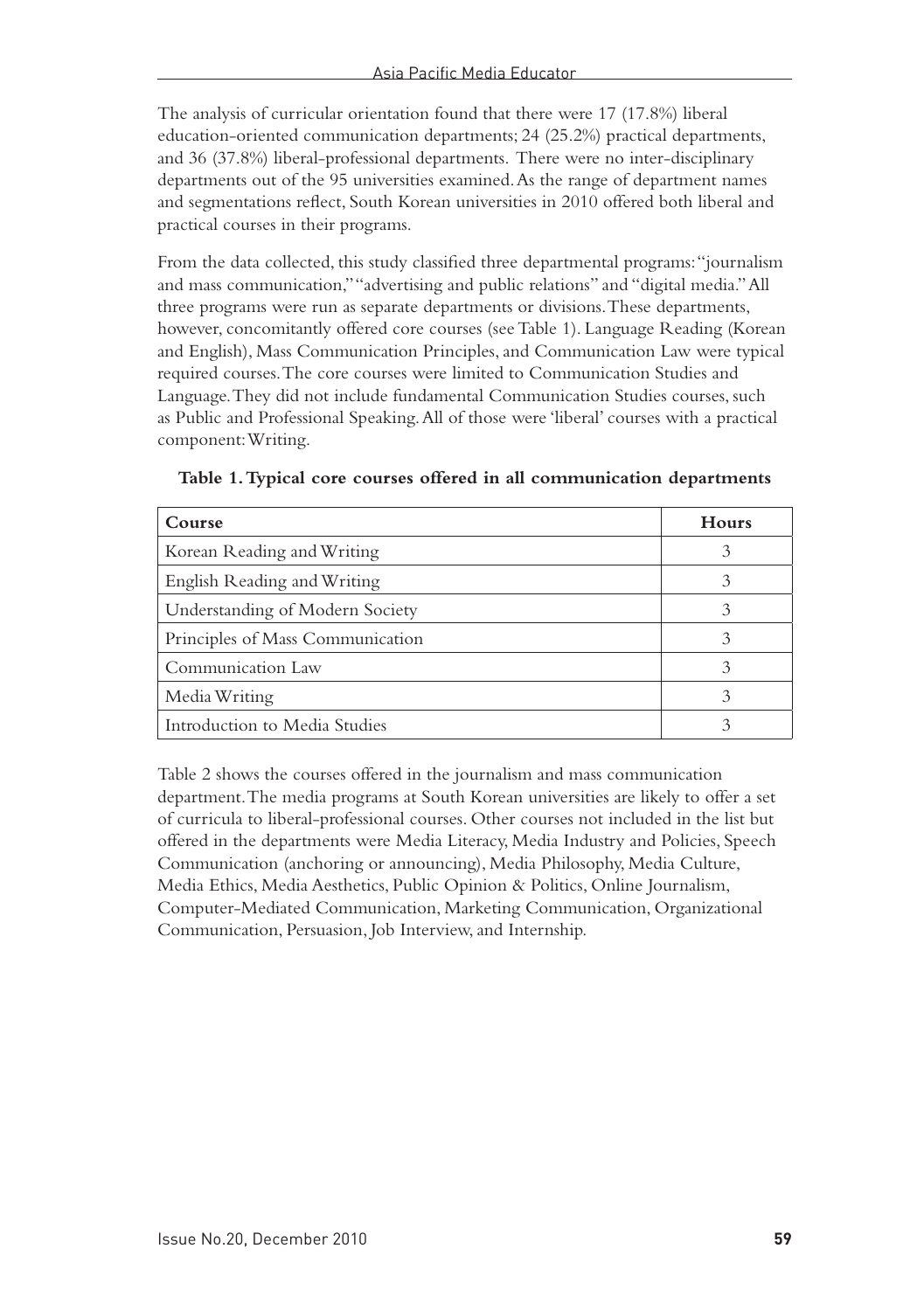| Course                             | Hours |
|------------------------------------|-------|
| Fundamentals of News Journalism    | 3     |
| Fundamentals of Broadcasting       | 3     |
| Human Communication Theory         | 3     |
| News Writing                       | 3     |
| Media and Culture                  | 3     |
| International Communication        | 3     |
| Digital Media Production           | 3     |
| Video Production                   | 3     |
| News Production                    | 3     |
| Advertising and Public Relations   | 3     |
| Media History                      | 3     |
| Mass Communication Research Method | 3     |
| Media Effects                      | 3     |
| Film Studies                       | 3     |
| Photo Journalism                   | 3     |
| Media Law                          | 3     |
| Principles of New Media            | 3     |

**Table 2. Typical courses offered in journalism and mass communication department**

The advertising and public relations (see Table 3) department offered specialised curricula in AD and PR in conjunction with marketing communication. Students in the programs learn both liberal (e.g., Persuasive Communication, International Advertising and Public Relations) and professional (e.g., Advertising Planning and Production, Television Commercial Production) courses. The departments attempt to link students' learning experience from theory to practical applications focusing on strategic advertising and public relations.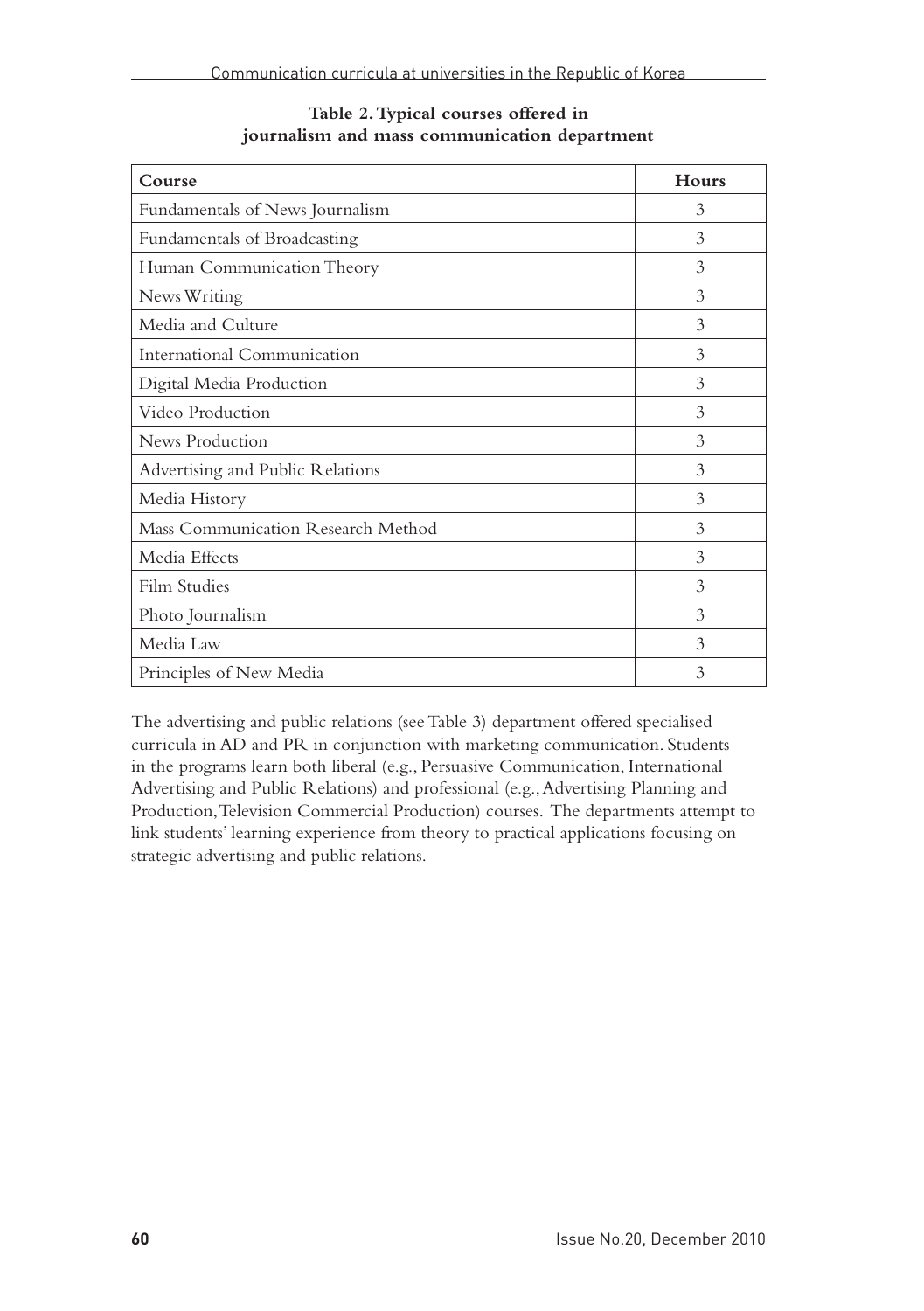| Course                                              | <b>Hours</b> |
|-----------------------------------------------------|--------------|
| Marketing Communication                             | 3            |
| Advertising English                                 | 3            |
| Public Relations English                            | 3            |
| History of Advertising                              | 3            |
| Advertising Planning and Production                 | 3            |
| Persuasive Communication                            | 3            |
| Advertising Case Study                              | 3            |
| Public Relations Case Study                         | 3            |
| Television Commercial Production                    | 3            |
| <b>Print Advertising Production</b>                 | 3            |
| <b>Advertising Marketing</b>                        | 3            |
| Advertising Psychology                              | 3            |
| Portfolio Production                                | 3            |
| International Advertising and Public Relations      | 3            |
| English for Advertising and Public Relations Career | 3            |
| Communication Design                                | 3            |
| Presentation Skills                                 | 3            |
| <b>Flash Animation</b>                              | 3            |

#### **Table 3. Typical courses offered in advertising and public relations department**

The department of digital media (see Table 4) module concentrates on a student's exposure to digital media learning from theory to practice. The courses cover Graphic Design, 3D Animation, Principles of Digital Storytelling, and Web Development. Other digital media courses encompass multimedia culture and management courses, such as Culture Management, Understanding of the US Cultural Industry, Interaction Design, Cultural Content Marketing, and Understanding of Cultural Industry Policy.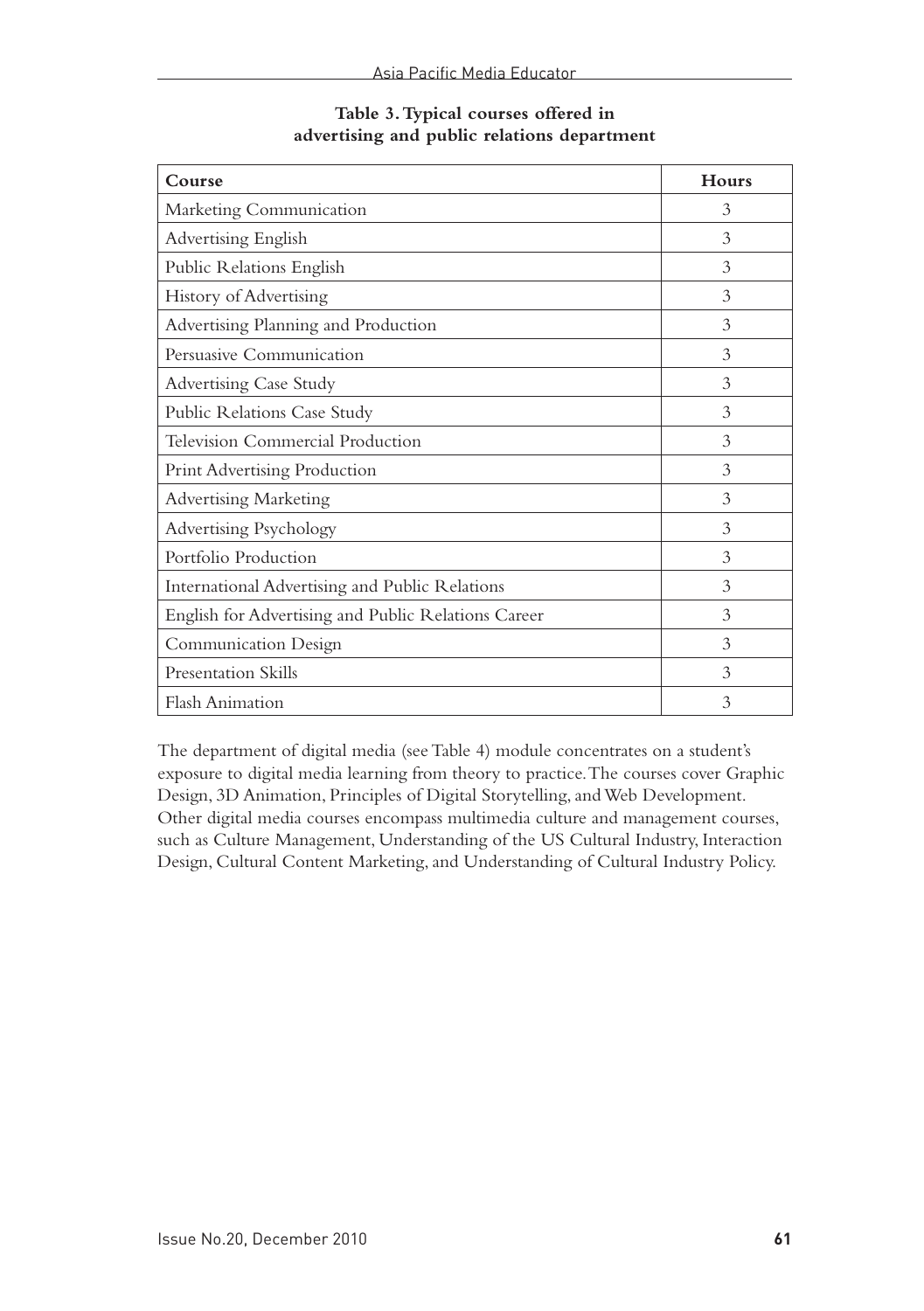| Course                         | <b>Hours</b> |
|--------------------------------|--------------|
| Media and the Internet         | 3            |
| Digital Culture                | 3            |
| Digital Storytelling           | 3            |
| 3D Animation                   | 3            |
| Digital Media Content Planning | 3            |
| Entertainment Business English | 3            |
| Graphic Design                 | 3            |
| Directing and Acting           | 3            |
| Digital Video Production       | 3            |
| Video Editing and Effects      | 3            |
| Creative Production            | 3            |
| Audio Design and Editing       | 3            |

**Table 4. Typical courses offered in digital media department**

### **Discussion**

The results show that the universities do offer liberal-professional education, but which lacks inter-disciplinary curricula (Fleury, 2005; Niven, 1961). The departments of journalism and mass communication, and AD and PR contain both liberal arts and practical courses with a stronger emphasis on the liberal arts typology. The department of digital media places a heavier emphasis on practical components than liberal arts courses.

The departments analysed integrated theory courses with different emphases including cultural studies, communication philosophy, democracy communication, and empirical communication theories. These courses reflect that communication curricula at South Korean universities embrace European communication study tradition, Asian communication studies' integration, and the empirical aspect of US communication curricula. Further, practical courses from AD Project to Digital Media Production in conjunction with marketing and business communication are found as faculty with their terminal degrees vary from European and South Korean to American universities. Through this education, critical thinking skills can be developed, which provide students with opportunities for a higher academic degree pursuit or professional positions in the industry.

In this sense, the communication curricula at South Korean universities are appropriately responding to changes in the communication discipline environments and demands of the job market for liberal and skills-based education. However, with respect to the integrated communication curricula in a global context, communication departments in South Korean universities are less focused on foundational Communication Studies, such as Public Speaking, Rhetoric and Interpersonal Communication. Even though South Korean universities offered theory and practice in the courses, they were skewed toward mass communication, AD/PR,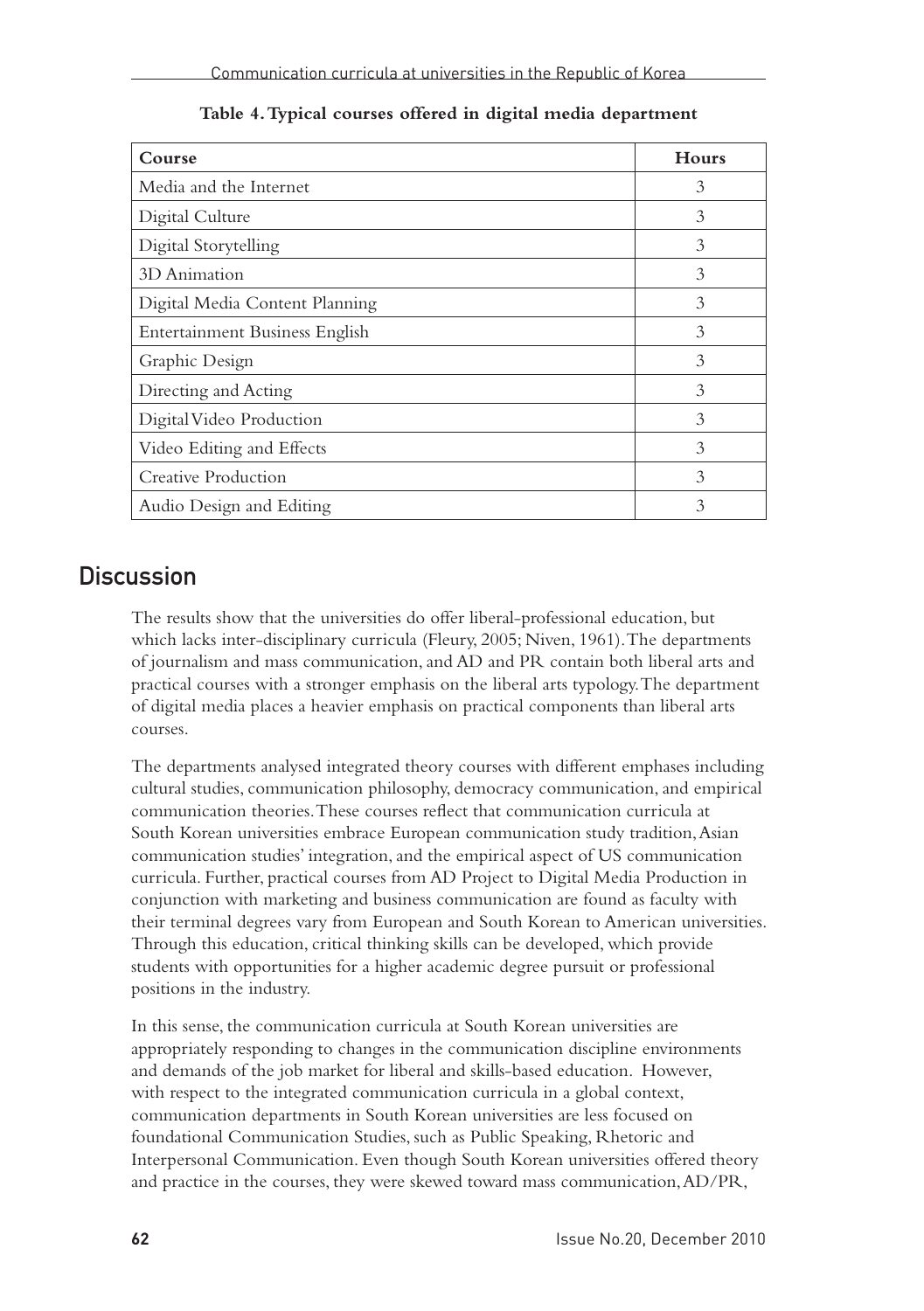and multimedia as the three departmental classifications from the data demonstrate: journalism and mass communication, AD/PR, and digital media.

Although the universities provided a fair number of courses in liberal-professional studies, the results show that they are still at the developing stage in internship opportunities. In addition to internship courses, student-managed public relations agencies at universities would be an alternative (Bush, 2009). By doing this, students can experience real-world public relations with less burden of working with real professionals through internship. Students in the student-run agencies would learn both critical thinking and practical components. As such, South Korean universities may use students majoring in multimedia to develop websites for school offices and other sectors. If students could be employed part-time by the university, then their adjustment to the professional world would be easier. Besides, these practical experiences can also be an asset for those who plan to pursue a higher academic degree for a job in higher institutions. They can be educators who can teach both theory and practice in the communication discipline.

What the South Korean universities most lack is a focus on theory, practice, and interdisciplinary education in Communication Studies, Speech Communication and Public and Business Speaking. Only 10% of the universities in this study offered Speech Communication courses, but even then, they were a single course in either sophomore or junior years with its focus limited to news anchoring or announcing.

One notable finding from the study is that Kyunghee University in Seoul offers a fully developed Speech Communication concentration. Students learn Rhetoric, Interpersonal Communication, Voice and Diction, Nonverbal Communication, Business Presentation, Public Speaking, Persuasion, and Job Interview.

This limited interest and few curricula in Communication Studies at South Korean universities offer some implications. As a probable result of this, South Korean students studying at universities or working for companies around the world may show a deficiency of confidence in presenting in public for an audience or clients. For example, a recent survey in June 2009 of South Korean students studying at universities in the US, including the Ivy League and other prestigious schools, revealed that a majority contended the necessity for South Korean students to improve in their discussion and public speaking skills (Park, 2009). They experienced their limited capability of expressing their views competently and confidently during discussions or in public presentations particularly in English.

In this context, Kyunghee University's Speech Communication major offered to South Korean students is inspiring. The Republic of Korea needs more universities that teach Speech Communication. The speech communication department can educate students in fundamental communication skills at different levels (e.g., Interpersonal and Group Communication) and practical speech in both Korean and English (e.g. Public Speaking, Voice and Diction, Debate). These concentrations may facilitate the development of other communication discipline, such as Journalism (e.g. news writing, reporting, anchoring, and announcing), AD and PR (e.g. academic presentation, presentation to the client, persuasion, negotiation, debates, conference meetings), Marketing Communication (e.g. teaching, promotion, strategic communication), Political Communication (e.g. election campaign, public address, speech, TV debates), and Digital Media (e.g. video presentation as user generated content).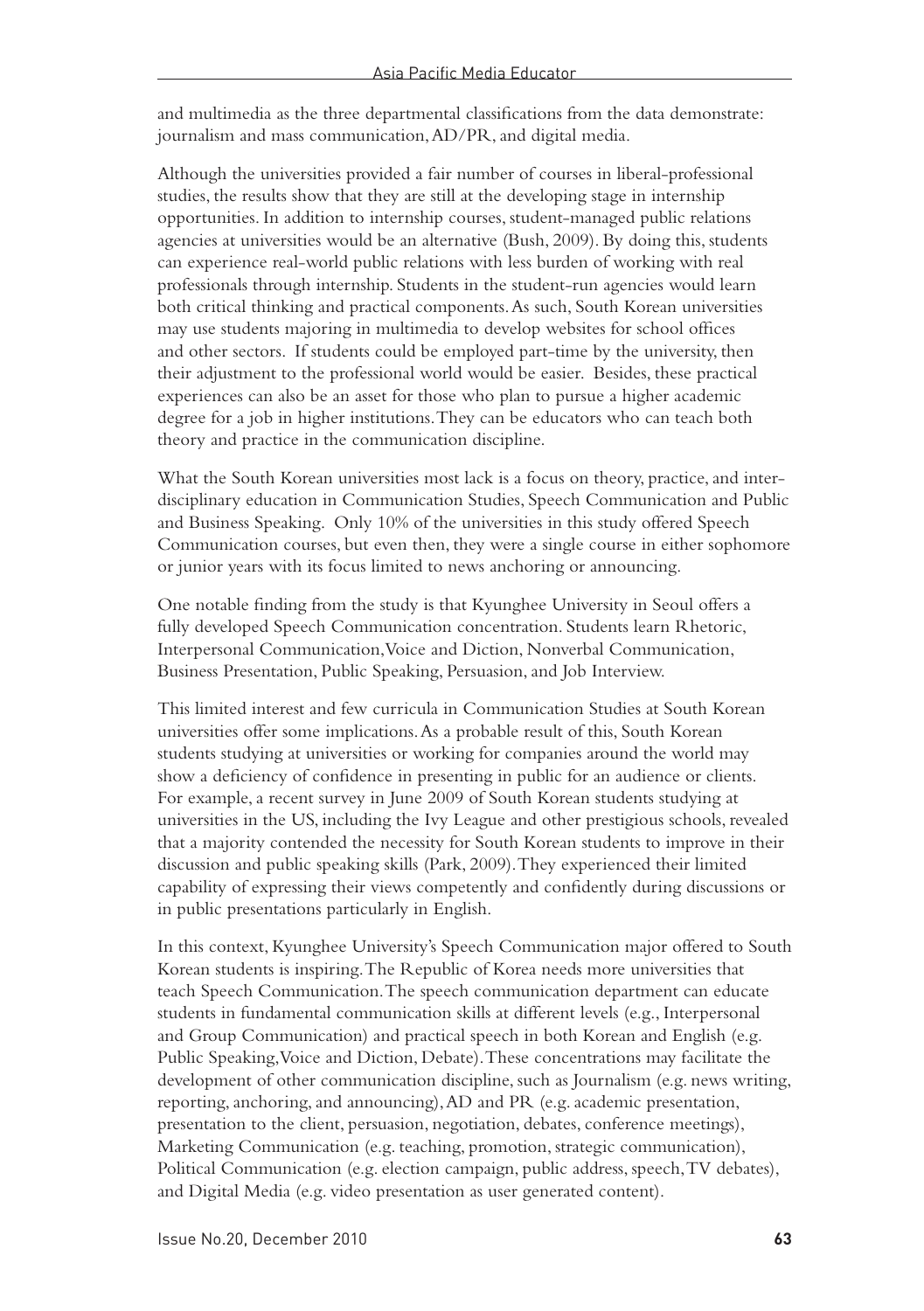The Speech Communication major may need to cover "listening skills" as well as "speech." Listening means learning how to listen as a critical and courteous audience. A proficient listener could pinpoint the gist of the speech as a productive part of the discussion. Learning to be a courteous audience member and showing a desirable listening attitude towards the speaker is also a necessary skill to acquire. Eventually, the Speech Communication major would develop into MA and Ph.D. programs for future professors.

The findings show that the universities are not ready for the inter-disciplinary curricula in the communication department. Even though students would choose their inter-disciplinary courses using 30-hour electives, it would be ideal if the communication department provided students with such courses to ultimately benefit the communication majors. As an alternative, a few GenEd required courses could be offered to communication students. For example, a US National Public Radio (NPR) foreign war correspondent, Anne Garrels (2010), in her response to a question about what courses could help journalism students prepare for a foreign affairs or international correspondent position, emphasised that student journalists needed to have a sense of history of the nation and the world. It is not just only media history, but also knowledge about world history that can provide correspondents with competency in international journalistic work. This could be a reason for CXC, which focuses on an inter-disciplinary approach to communication studies. World History, Political System, Arts, Geography, or Government System would be possible courses communication students can take to learn about the world in this global era.

Taken together, four words summarize the current study's results: *segmentation, expansion, specification*, and *need for communication studies*. The communication departments at South Korean universities are currently segmented in the theoretical and practical elements. South Korean universities are expanding to larger departments to cover the increased number of segmented communication study areas from Journalism to Digital Media. Courses are specified covering theory, hands-on productions, and real-world experiences. However, the universities seem to need additions of the most fundamental communication discipline, Communication Studies, to their current curricular structure.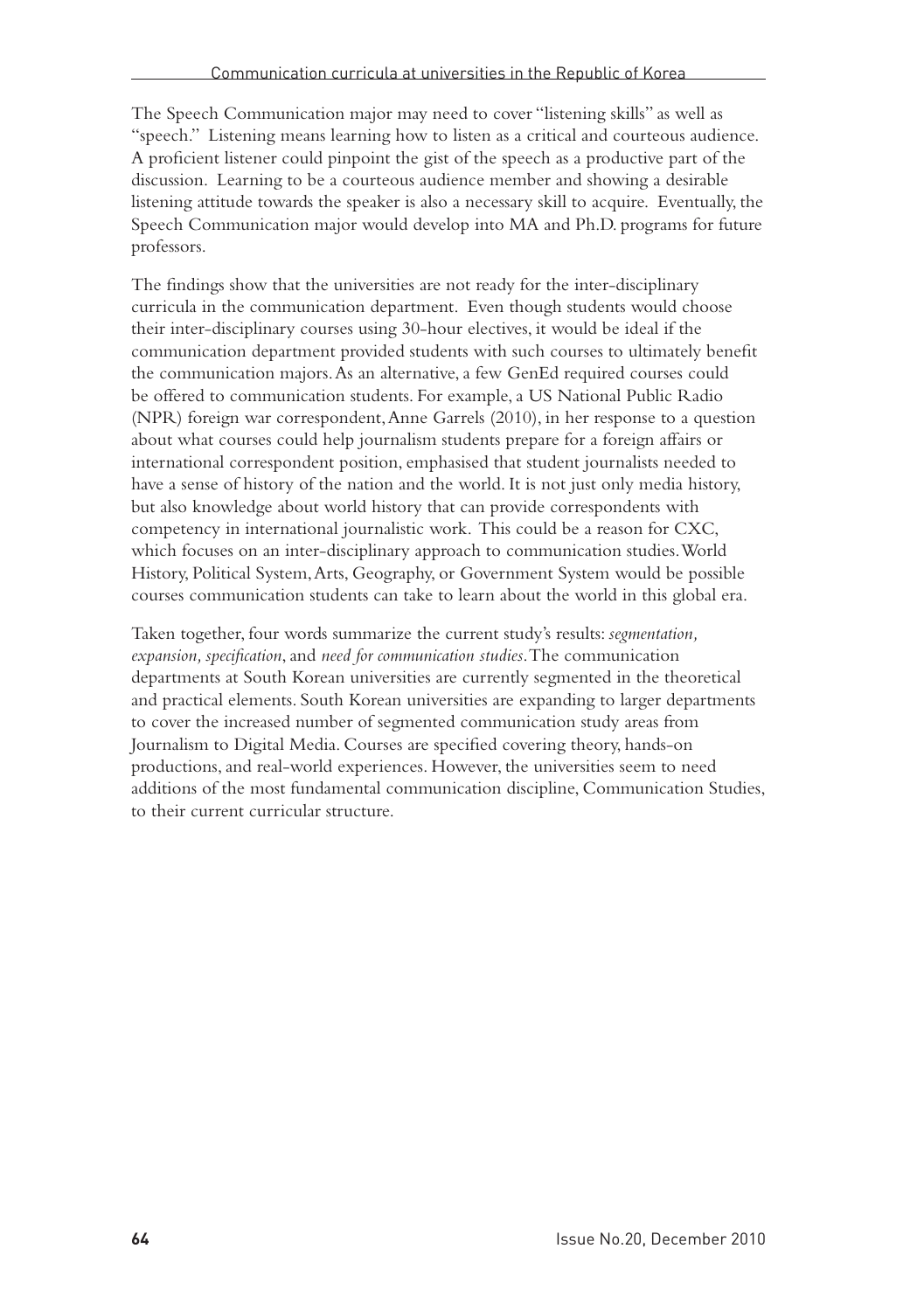

#### **Figure 1. The integrated curricula model in the communication department**

Hence, this study proposes an integrated communication curricula model (see Figure 1). The model consists of two groups of curricular modules that provide relevant courses for the purpose of integration. In the liberal/inter-disciplinary communication module, liberal arts courses from World History to Communication Theory to Speech Communication to Understanding of Modern Societies are suggested. Communication Principles could include Speech Communication and Interpersonal Communication. Students may need to develop a broader knowledge base and experience with legal cases in Journalism, AD, and PR. As the world is increasingly relying on multimedia, the culture derived from the use would be an important subject for communication students. Varying psychological or psycho-physiological responses in face-to-face communication and media such as the Internet and 3D television could be covered in Communication Psychology.

Pertaining to the practical communication module, the department can offer Public Speaking, Video Production (e.g., Video Compression, Non-Linear Editing), Marketing Communication (e.g., Client-based projects), Graphics (e.g., Photoshop), Animation (e.g., Flash), and Web Development (e.g., HTML, CSS, PHP, Java Scripts). Practice in Speaking and Writing would provide communication students with credibility in all professional settings (e.g., presentation, reporting, speech). Further, Public Speaking should cover not only speaking but also listening.

When these two modules are integrated, the department curricula may sit in equilibrium. Communication departments at South Korean universities may balance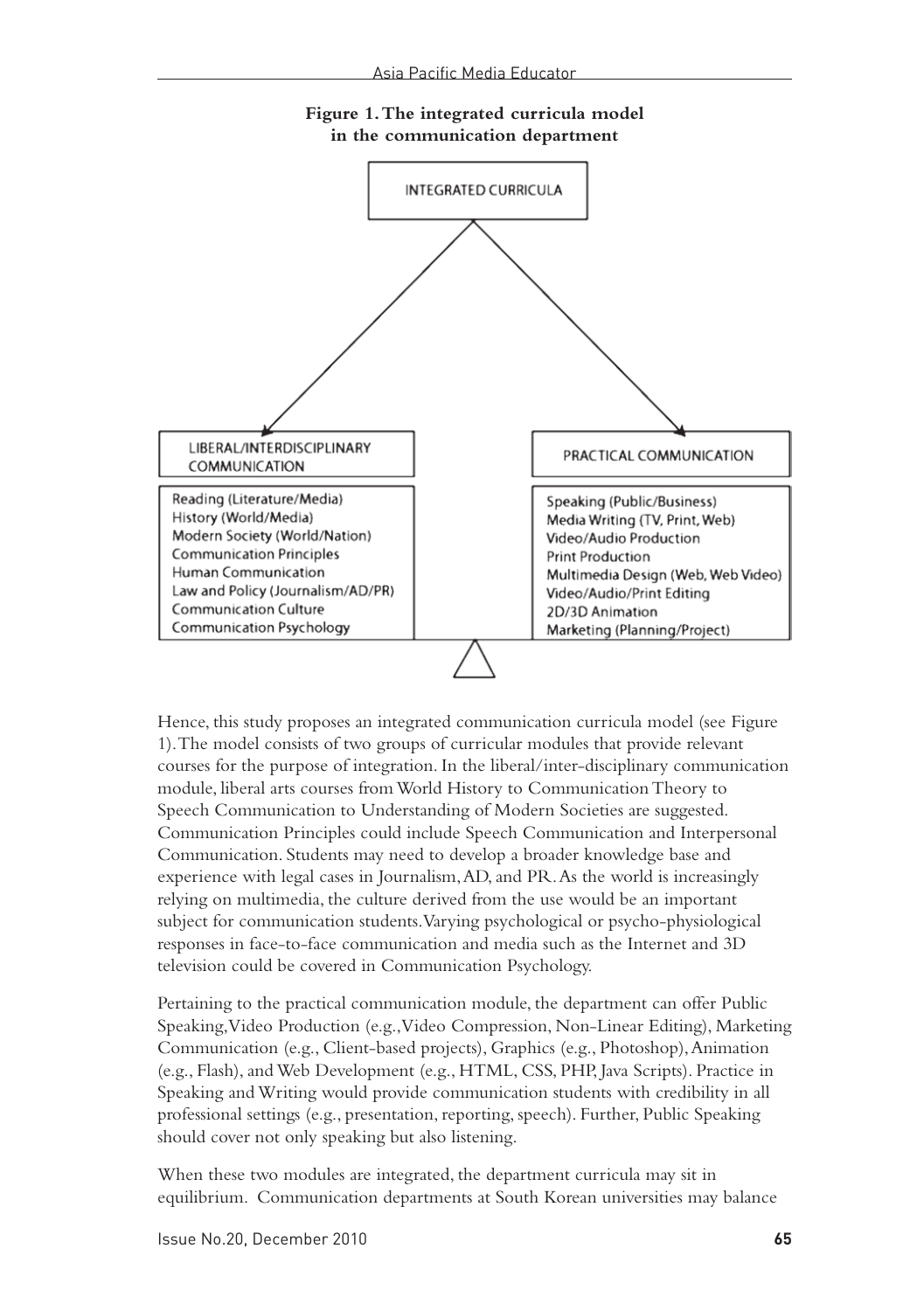their course curricula considering the courses proposed in the present study with their own emphasis on the particular sector. The addition of inter-disciplinary aspects and emphasis of Communication Studies may lead South Korean universities' communication education to a higher level, producing competent communication professionals and academic scholars for both the domestic and global job market. As the results show, the South Korean universities will need to embrace the fundamentals of communication (e.g., Speech) for a successful result of theory-practice based education for communication students.

Overall, South Korean universities integrate European, Asian, and US communication disciplines with a bit skewed emphasis on the US curricula (e.g., empirical studies, US media industry). This curricula structure would be anticipated as over 60 percent of faculty in the communication discipline earned their terminal degrees from the US (Korea Research Foundation, 2010). It is notable to find that the South Korean universities are limited in Communication Studies, which are offered in communication departments at European and US universities. South Korean universities balanced critical and empirical theories and application of technological development to practical components reflecting the global trend but still underdeveloped in Speech Communication and the inter-disciplinarity.

### Limitations and suggestions

This study limits its analysis to the curricular content of communication departments. Future research should find the link between communication department enrolment and employment rate. A comprehensive analysis of communication departments' students and their job status after graduation would paint a clearer picture of the effectiveness of the curricula in the real job market (Becker, Vlad, & Olin, 2009).

An analysis of the curricula of two-year colleges would help provide helpful suggestions for comparison and development of curricula of communication departments at South Korean universities. Two-year college graduates could be important pipelines for skill-based media experts.

In conclusion, this study shows that communication departments at South Korean universities are properly responding to the changing communication environments in terms of combining liberal and professional curricula. However, the departments showed deficiency in providing an integrative learning environment in Communication Studies. To enhance the quality of curricula offered, it is suggested that communication students be increasingly exposed to speech communication under the theory, practice, and inter-disciplinary context to be trained as a globally wellrounded personnel.

#### **Notes**

i The formula used to determine intercoder reliability is: Coefficient of Reliability = 2M  $\overline{N1 + N2}$ 

Where  $M =$  average number of coding decisions on which all coders agreed.  $N1 + N2$  = number of coding decisions made by the two judges (Holsti, 1969).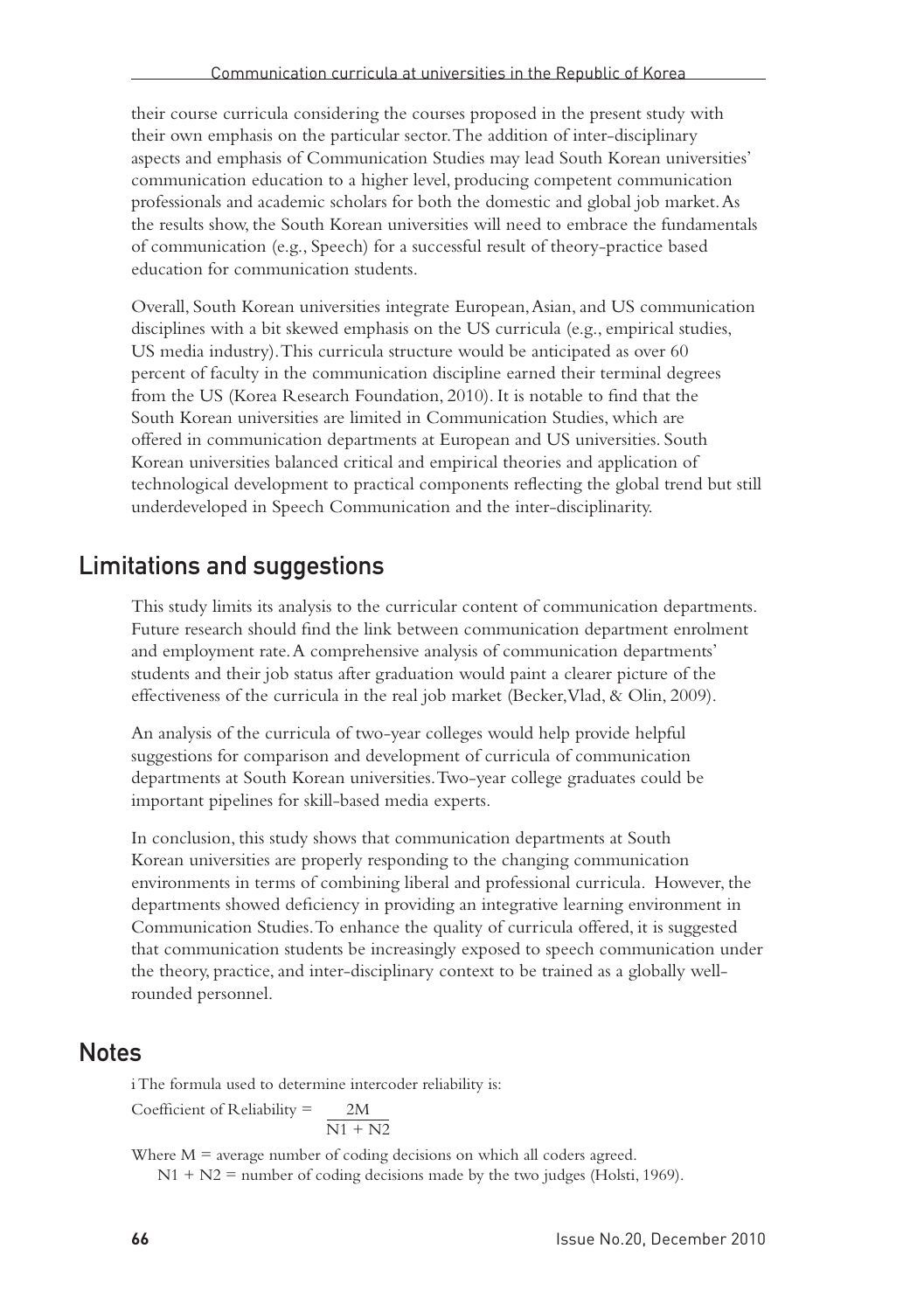#### References

Anne Garrels: Keynote speaker. (January 2010). *AEMJC News, 43* (2), 2, 4.

- Becker, L. B., Vlad, T., & Olin, D. (2009). 2008 enrollment report: Slow rate of growth may signal weakening of demand. *Journalism & Mass Communication Educator, 64* (3), 232-257.
- Berkeley, L. (2009). Media education and new technology: A case study of major curriculum change within a university media degree. *Journal of Media Practice, 10* (2&3), 185-197.
- Bertelsen, D. A. & Goodboy, A. K. (2009). Curriculum planning: Trends in communication studies, workplace competencies, and current programs at 4-year colleges and universities. *Communication Education, 58* (2), 262-275.
- Blanchard, R. O., & Christ, W. G. (1988). Professional and liberal education: An agenda for journalism and mass communication. *Association for Communication Administration Bulletin, 64*, 3-9.
- Brandon, W. (2002). Experiential learning: A new research path to the study of journalism education. *Journalism & Mass Communication Educator, 57* (1), 59-67.
- Brumberger, E. R. (2005). Visual rhetoric in the curriculum: Pedagogy for a multimodal workplace. *Business Communication Quarterly, 68* (3), 318-333.
- Bush, L. (2009). Student public relations agencies: A qualitative study of the pedagogical benefits, risks, and a framework for success. *Journalism & Mass Communication Educator, 64* (1), 27-38.
- Carpenter, S. (2009). An application of the theory of expertise: Teaching broad and skill knowledge areas to prepare journalists for change. *Journalism & Mass Communication Educator, 64* (3), 287-305.
- Cha, B. G. (1987). *Introduction to mass communication*. Seoul: Seyongsa.
- Cooke, L., & Williams, S. (2004). Two approaches to using client projects in the college classroom. *Business Communication Quarterly, 67* (2), 139-152.
- Dannels, D. P. (2001). Time to speak up: A theoretical framework of situated pedagogy and practice for Communication Across the Curriculum. *Communication Education, 50*, 144–158.
- Fleury, A. (2005). Liberal education and communication against disciplines. *Communication Education, 54* (1), 72-79.
- Haas, M. (2001). Nation States: Singapore. In P. Heenan & M. Lamontagne (Eds.), *The Southeast Asia handbook*. London, Chicago: Fitzroy Dearborn Publishers.
- Hatano, G. (1982). Cognitive consequences of practice in culture specific procedural skills. *Quarterly Newsletter of the Laboratory of Comparative Human Cognition, 4*, 15-18.
- Heuvel, J. V., & Dennis, E. E. (1993). *The unfolding lotus: East Asia's changing media*. New York: The Freedom Forum Media Studies Center.
- Holsti, O. R. (1969). *Content analysis for the social sciences and humanities*. Boston, MA: Addison-Wesley.
- Kang, S., & Kang, J. G. (2010). Electronic media curricula of colleges and universities in twelve countries: Transition, integration, and convergence of media instruction in the digital era. *International Journal of Instructional Media, 37* (1), 5-18.
- Kang, S., Wolf, A. S., & Kang, J. G. (2002). A three nation comparative analysis of broadcast curricula. *Journalism & Mass Communication Educator, 56* (4), 37-52.
- Kent, M. L., & Taylor, M. (2005). Taking your public relations experience from the boardroom into the classroom. *Public Relations Quarterly, 50* (1), 13-18.
- Kantner, C. E. (1951). Speech and education in a democracy. *Southern Speech Journal, 17*, 14–22.
- Korea Research Foundation. (2010). Retrieved July 14, 2010, from: http://www.krf.or.kr.
- Korean Council for University Education. (2010). Member Universities. Retrieved January 25, 2010, from: http://www.kcue.or.kr/.